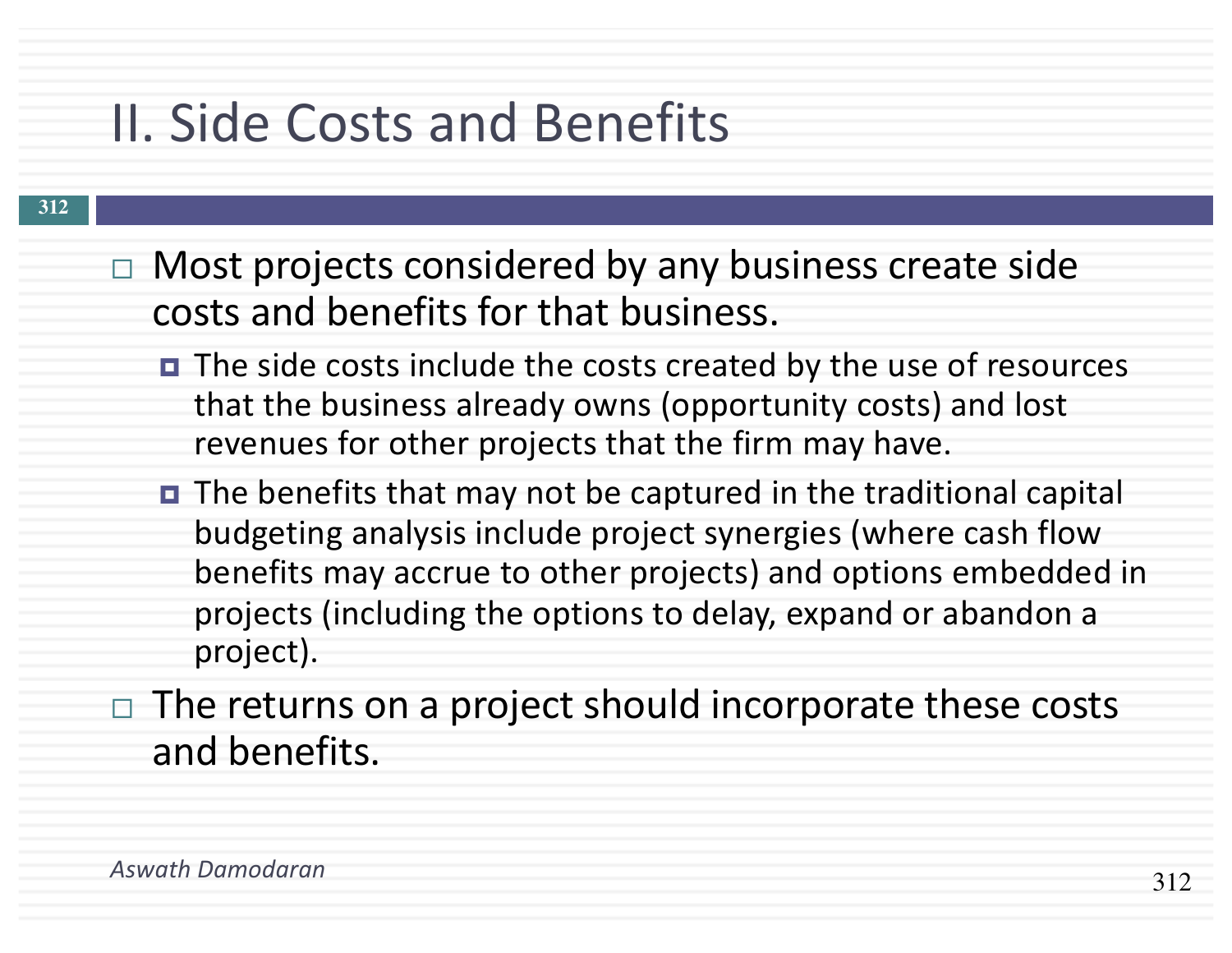# A. Opportunity Cost

- $\Box$  An opportunity cost arises when a project uses a resource that may already have been paid for by the firm.
- $\Box$  When a resource that is already owned by a firm is being considered for use in a project, this resource has to be priced on its next best alternative use, which may be
	- **□** a sale of the asset, in which case the opportunity cost is the expected proceeds from the sale, net of any capital gains taxes
	- **□** renting or leasing the asset out, in which case the opportunity cost is the expected present value of the after-tax rental or lease revenues.
	- **□** use elsewhere in the business, in which case the opportunity cost is the cost of replacing it.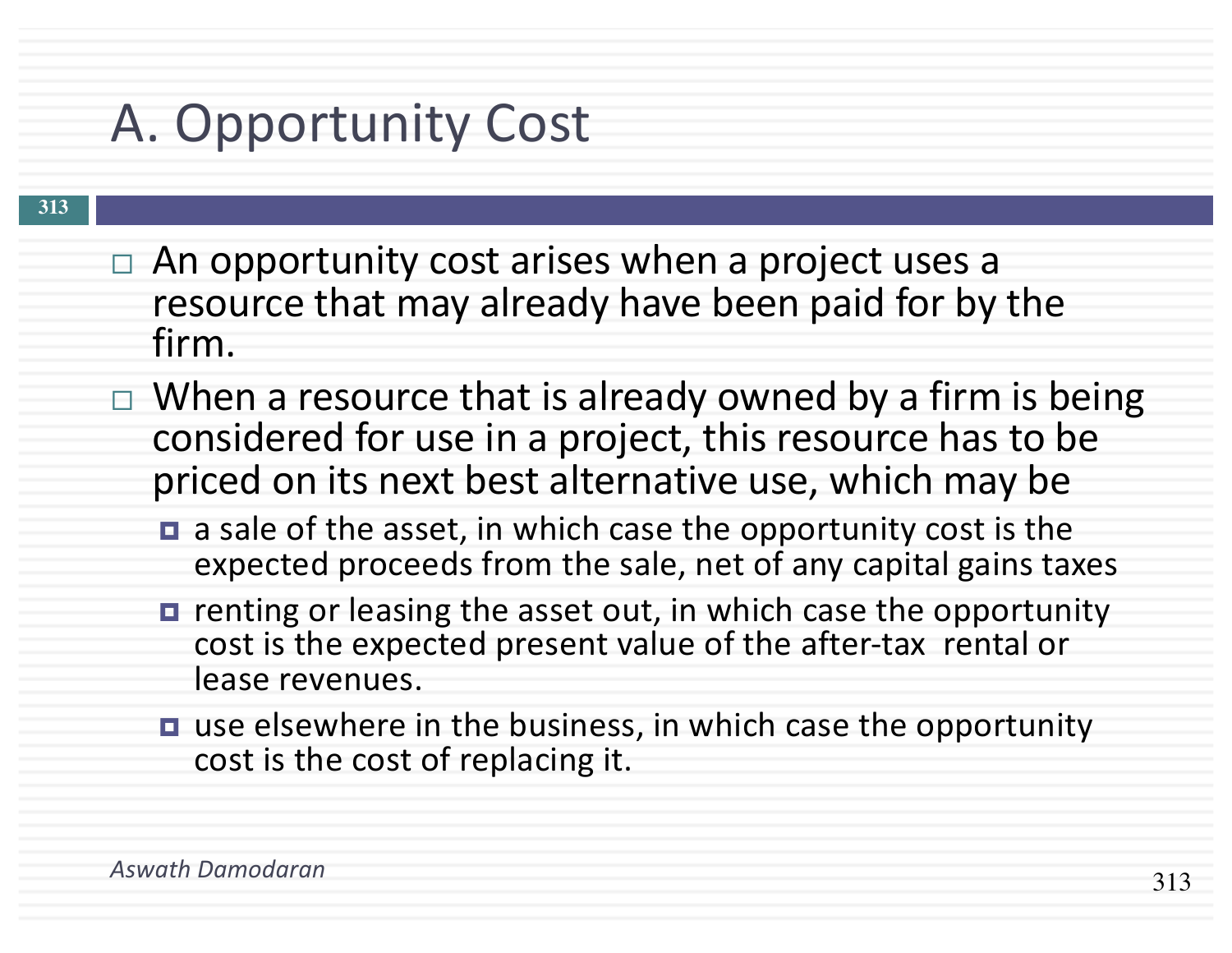### Case 1: Foregone Sale?

- **314**
- $\Box$  Assume that Disney owns land in Rio already. This land is undeveloped and was acquired several years ago for  $\frac{1}{5}$  5 million for a hotel that was never built. It is anticipated, if this theme park is built, that this land will be used to build the offices for Disney Rio. The land currently can be sold for \$40 million, though that would create a capital gain (which will be taxed at 20%). In assessing the theme park, which of the following would you do:
	- Ignore the cost of the land, since Disney owns its already
	- Use the book value of the land, which is \$5 million
	- Use the market value of the land, which is \$40 million
	- ¤ Other: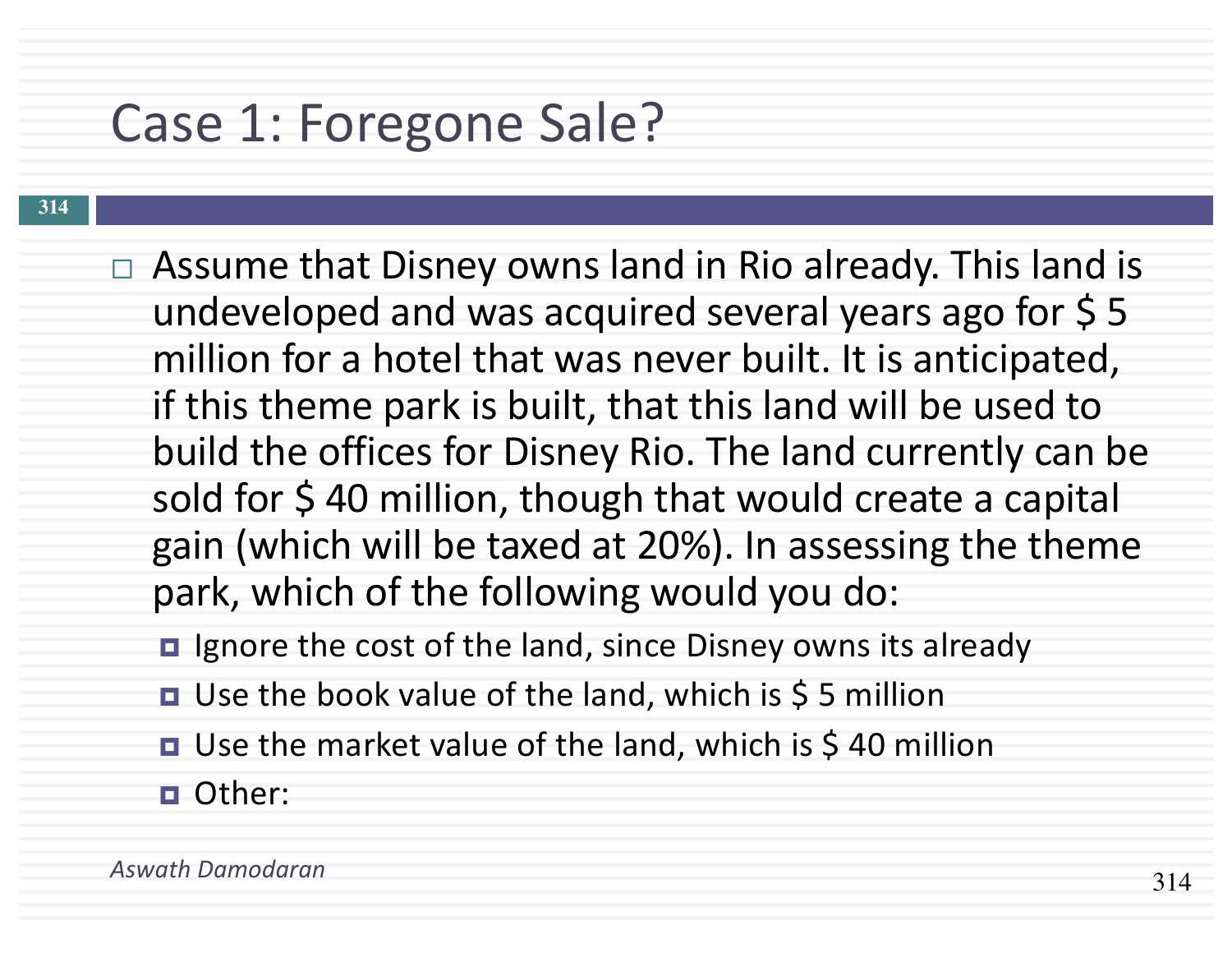#### Case 2: Incremental Cost?

#### An Online Retailing Venture for Bookscape

- **315**
- $\Box$  The initial investment needed to start the service, including the installation of additional phone lines and computer equipment, will be \$1 million. These investments are expected to have a life of four years, at which point they will have no salvage value. The investments will be depreciated straight line over the four-year life.
	- The revenues in the first year are expected to be \$1.5 million, growing 20% in year two, and 10% in the two years following. The cost of the books will be 60% of the revenues in each of the four years.
	- ¤ The salaries and other benefits for the employees are estimated to be \$150,000 in year one, and grow 10% a year for the following three years.
	- The working capital, which includes the inventory of books needed for the service and the accounts receivable will be 10% of the revenues; the investments in working capital have to be made at the beginning of each year. At the end of year 4, the entire working capital is assumed to be salvaged.
	- The tax rate on income is expected to be 40%.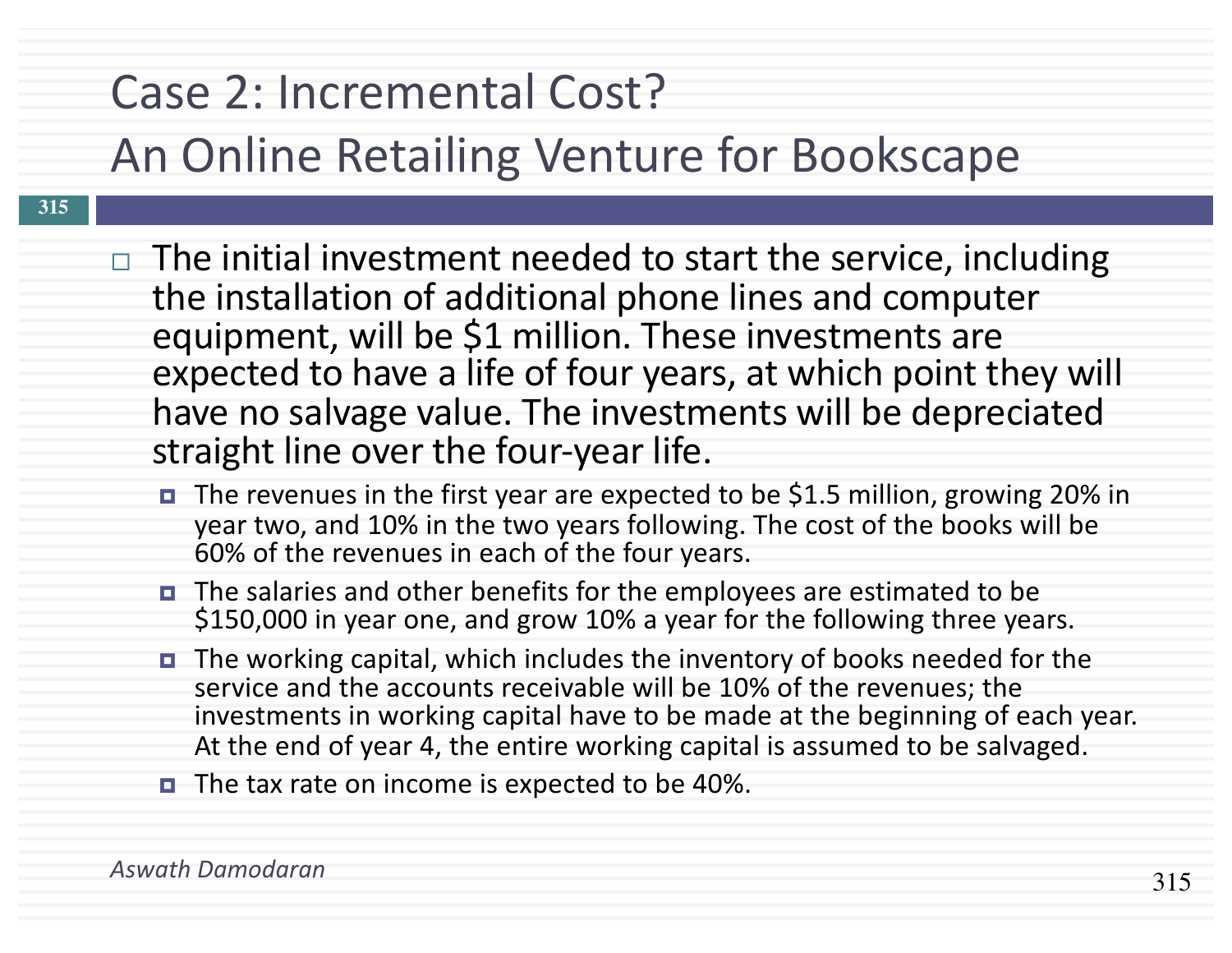## Cost of capital for Bookscape investment

#### **316**

 $\Box$  We will re-estimate the beta for this online project by looking at publicly traded online retailers. The unlevered total beta of online retailers is 3.02, and we assume that this project will be funded with the same mix of debt and equity ( $D/E = 21.41\%$ , Debt/Capital = 17.63%) that Bookscape uses in the rest of the business. We will assume that Bookscape's tax rate (40%) and pretax cost of debt (4.05%) apply to this project.

Levered Beta <sub>Online Service</sub> =  $3.02$   $[1 + (1 - 0.4)$   $(0.2141)] = 3.41$ 

Cost of Equity <sub>Online Service</sub> =  $2.75% + 3.41$  (5.5%) =  $21.48%$ 

Cost of Capital<sub>Online Service</sub>= 21.48% (0.8237) + 4.05% (1 – 0.4) (0.1763) = 18.12%

 $\Box$  This is much higher than the cost of capital (10.30%) we computed for Bookscape earlier, but it reflects the higher risk of the online retail venture.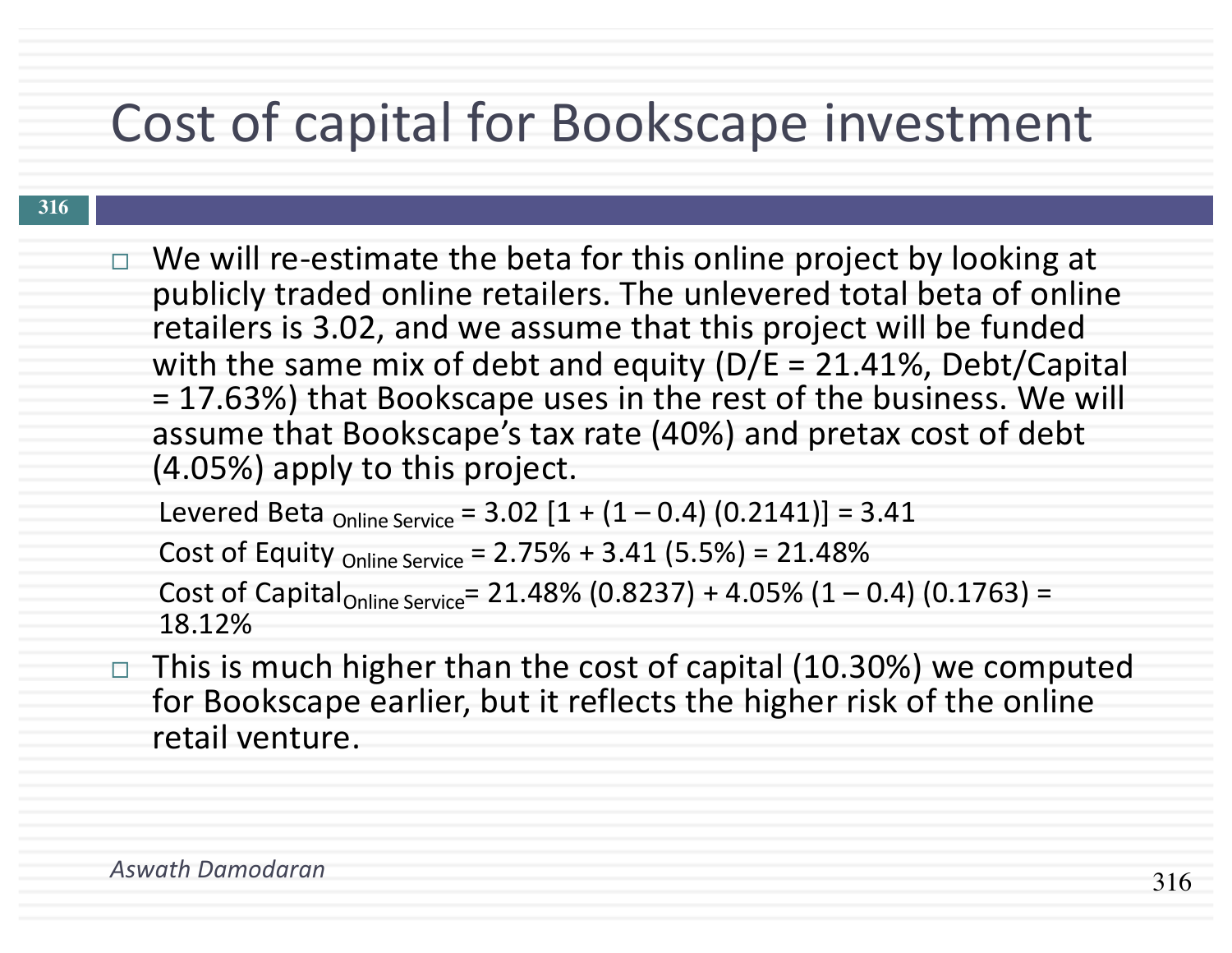### Incremental Cash flows on Investment

|                           | $\Omega$      |             | $\overline{\phantom{0}}$ | 3           | $\overline{4}$ |
|---------------------------|---------------|-------------|--------------------------|-------------|----------------|
| Revenues                  |               | \$1,500,000 | \$1,800,000              | \$1,980,000 | \$2,178,000    |
|                           |               |             |                          |             |                |
| <b>Operating Expenses</b> |               |             |                          |             |                |
| Labor                     |               | \$150,000   | \$165,000                | \$181,500   | \$199,650      |
| Materials                 |               | \$900,000   | \$1,080,000              | \$1,188,000 | \$1,306,800    |
| Depreciation              |               | \$250,000   | \$250,000                | \$250,000   | \$250,000      |
|                           |               |             |                          |             |                |
| Operating Income          |               | \$200,000   | \$305,000                | \$360,500   | \$421,550      |
| Taxes                     |               | \$80,000    | \$122,000                | \$144,200   | \$168,620      |
| After-tax Operating       |               |             |                          |             |                |
| <b>Income</b>             |               | \$120,000   | \$183,000                | \$216,300   | \$252,930      |
| + Depreciation            |               | \$250,000   | \$250,000                | \$250,000   | \$250,000      |
| - Change in Working       |               |             |                          |             |                |
| Capital                   | \$150,000     | \$30,000    | \$18,000                 | \$19,800    | $-$217,800$    |
| + Salvage Value of        |               |             |                          |             |                |
| Investment                |               |             |                          |             | \$0            |
| Cash flow after taxes     | $-$1,150,000$ | \$340,000   | \$415,000                | \$446,500   | \$720,730      |
| <b>Present Value</b>      | $-$1,150,000$ | \$287,836   | \$297,428                | \$270,908   | \$370,203      |

NPV of investment =  $$76,375$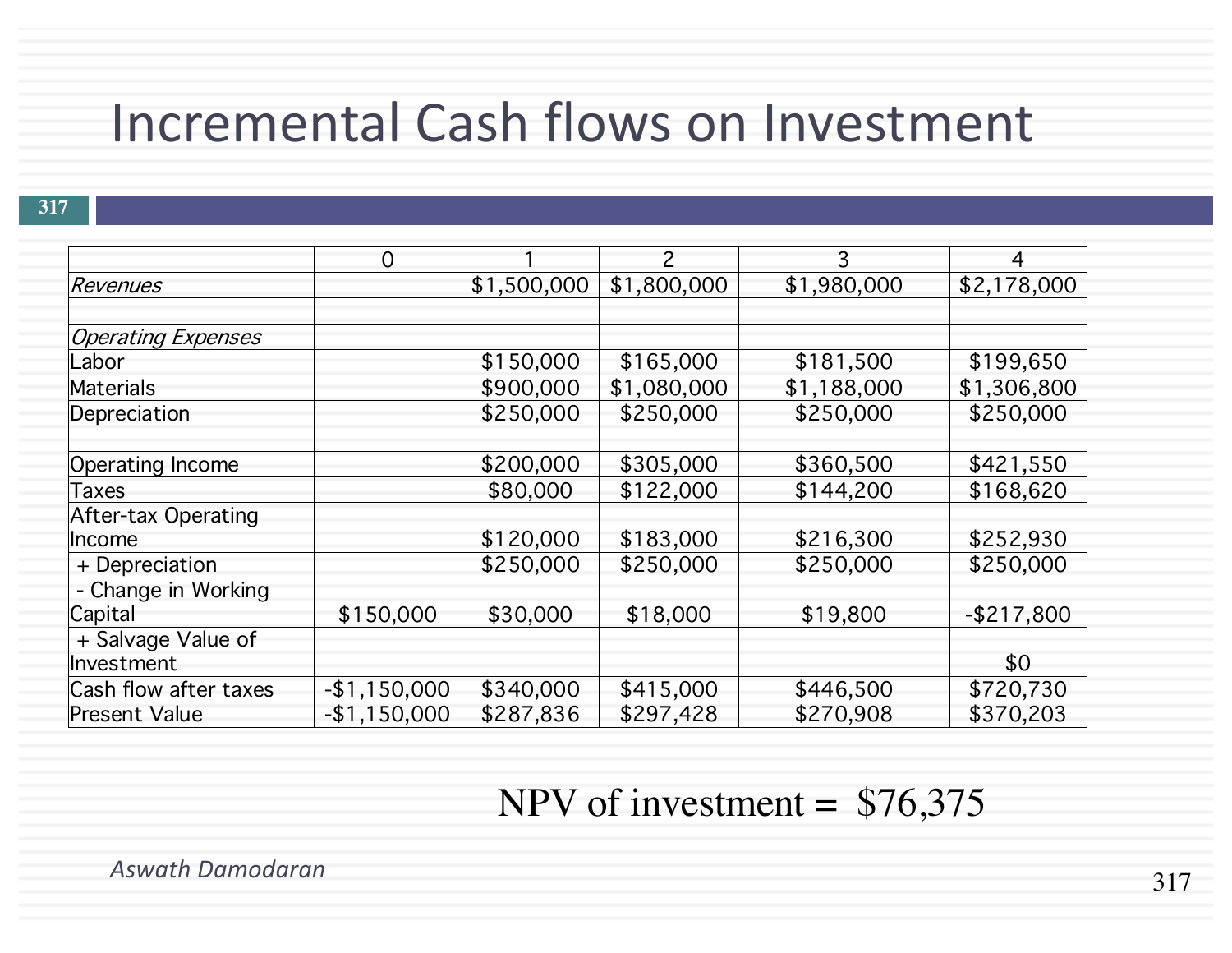### The side costs…

- $\Box$  It is estimated that the additional business associated with online ordering and the administration of the service itself will add to the workload for the current general manager of the bookstore.
	- As a consequence, the salary of the general manager will be increased from \$100,000 to \$120,000 next year; it is expected to grow 5 percent a year after that for the remaining three years of the online venture.
	- **n** After the online venture is ended in the fourth year, the manager's salary will revert back to its old levels.
- $\Box$  It is also estimated that Bookscape Online will utilize an office that is currently used to store financial records. The records will be moved to a bank vault, which will cost \$1000 a year to rent.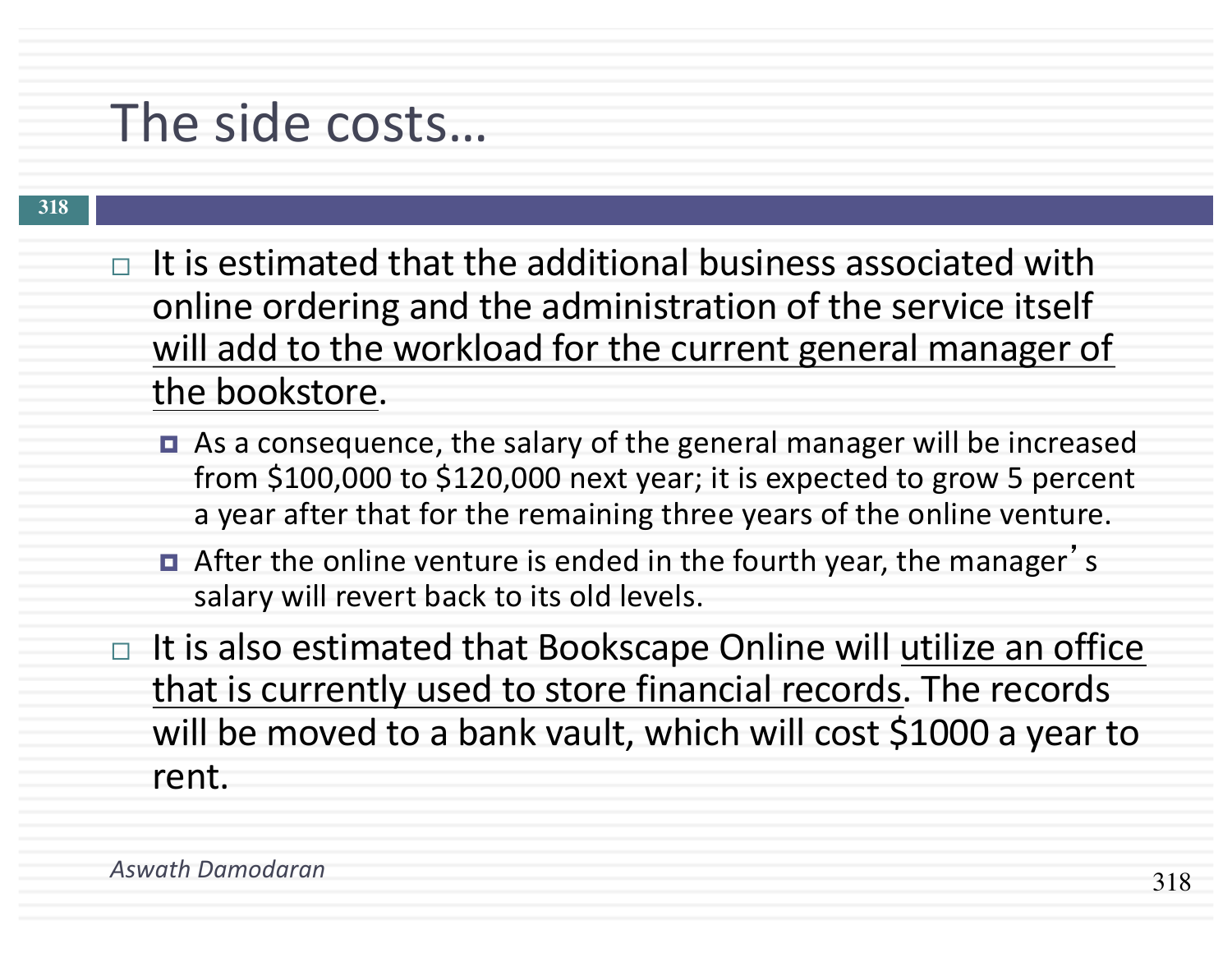#### NPV with side costs…

#### $\Box$  Additional salary costs = PV of \$34,352

| Increase in Salary    |          |         | $$20,000$   $$21,000$   $$22,050$   $$23,153$ |         |
|-----------------------|----------|---------|-----------------------------------------------|---------|
| After-tax expense     |          |         | $$12,000$   \$12,600   \$13,230   \$13,892    |         |
| Present Value @18.12% | \$10,159 | \$9,030 | \$8,027                                       | \$7,136 |

□ Office Costs

- **E** After-Tax Additional Storage Expenditure per Year = \$1,000  $(1 0.40)$  = \$600
- $\blacksquare$  PV of expenditures = \$600 (PV of annuity, 18.12%,4 yrs) = \$1,610
- $\Box$  NPV with Opportunity Costs = \$76,375 \$34,352 \$1,610= \$40,413
- $\Box$  Opportunity costs aggregated into cash flows

| Year                           | Cashflows     |          | Opportunity costs   Cashflow with opportunity costs | <b>Present Value</b> |  |  |
|--------------------------------|---------------|----------|-----------------------------------------------------|----------------------|--|--|
| $\vert 0 \vert$                | (\$1,150,000) |          | (\$1,150,000)                                       | (\$1,150,000)        |  |  |
|                                | \$340,000     | \$12,600 | \$327,400                                           | \$277,170            |  |  |
|                                | \$415,000     | \$13,200 | \$401,800                                           | \$287,968            |  |  |
|                                | \$446,500     | \$13,830 | \$432,670                                           | \$262,517            |  |  |
| 4                              | \$720,730     | \$14,492 | \$706,238                                           | \$362,759            |  |  |
| Adjusted NPV                   |               |          |                                                     | \$40,413             |  |  |
| <b>Aswath Damodaran</b><br>310 |               |          |                                                     |                      |  |  |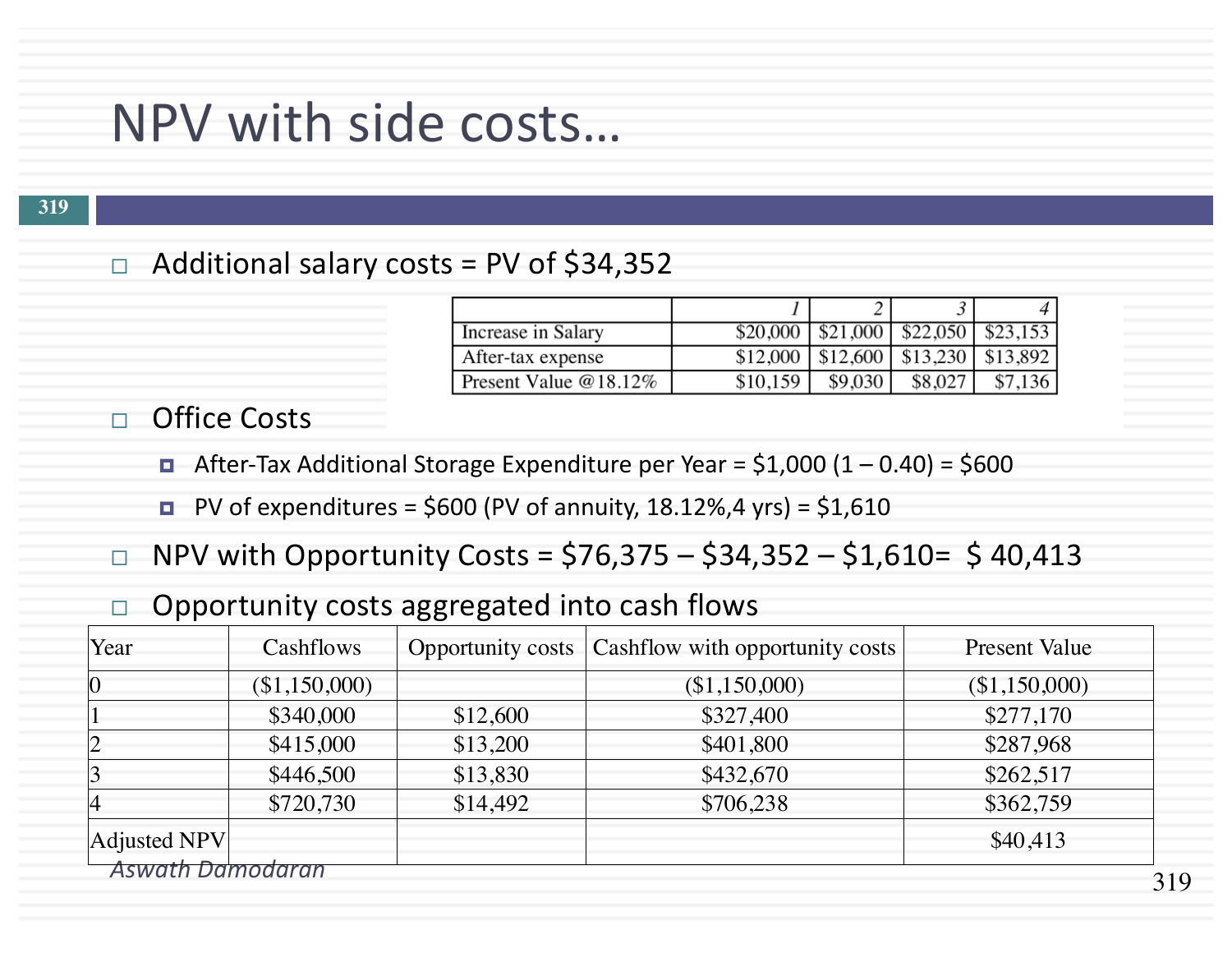### Case 3: Excess Capacity

- $\Box$  In the Vale example, assume that the firm will use its existing distribution system to service the production out of the new iron ore mine. The mine manager argues that there is no cost associated with using this system, since it has been paid for already and cannot be sold or leased to a competitor (and thus has no competing current use). Do you agree?
	- a. Yes
	- b. No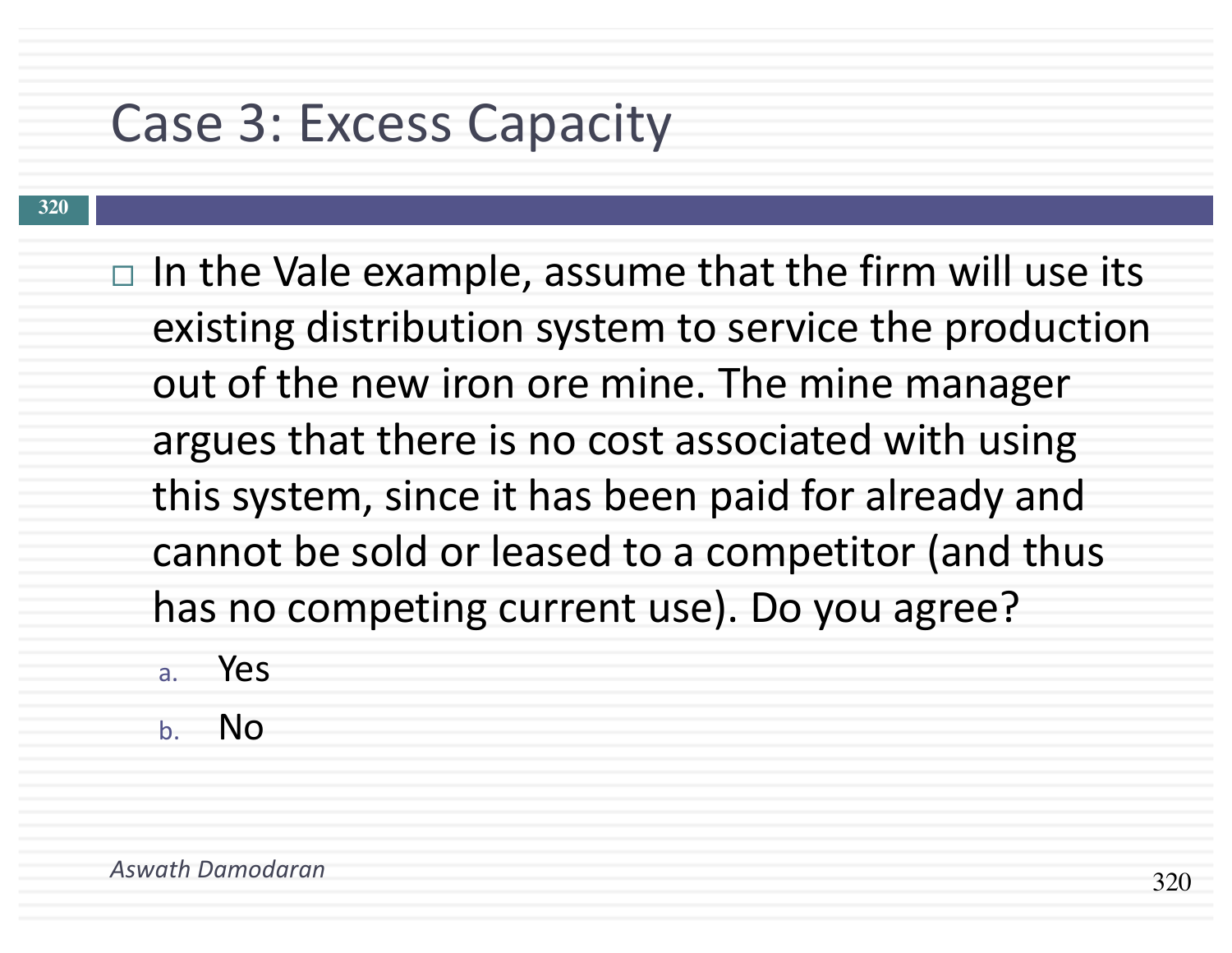# A Framework for Assessing The Cost of Using Excess Capacity

- $\Box$  If I do not add the new product, when will I run out of capacity?
- $\Box$  If I add the new product, when will I run out of capacity?
- $\Box$  When I run out of capacity, what will I do?
	- Cut back on production: cost is PV of after-tax cash flows from lost sales
	- Buy new capacity: cost is difference in PV between earlier & later investment